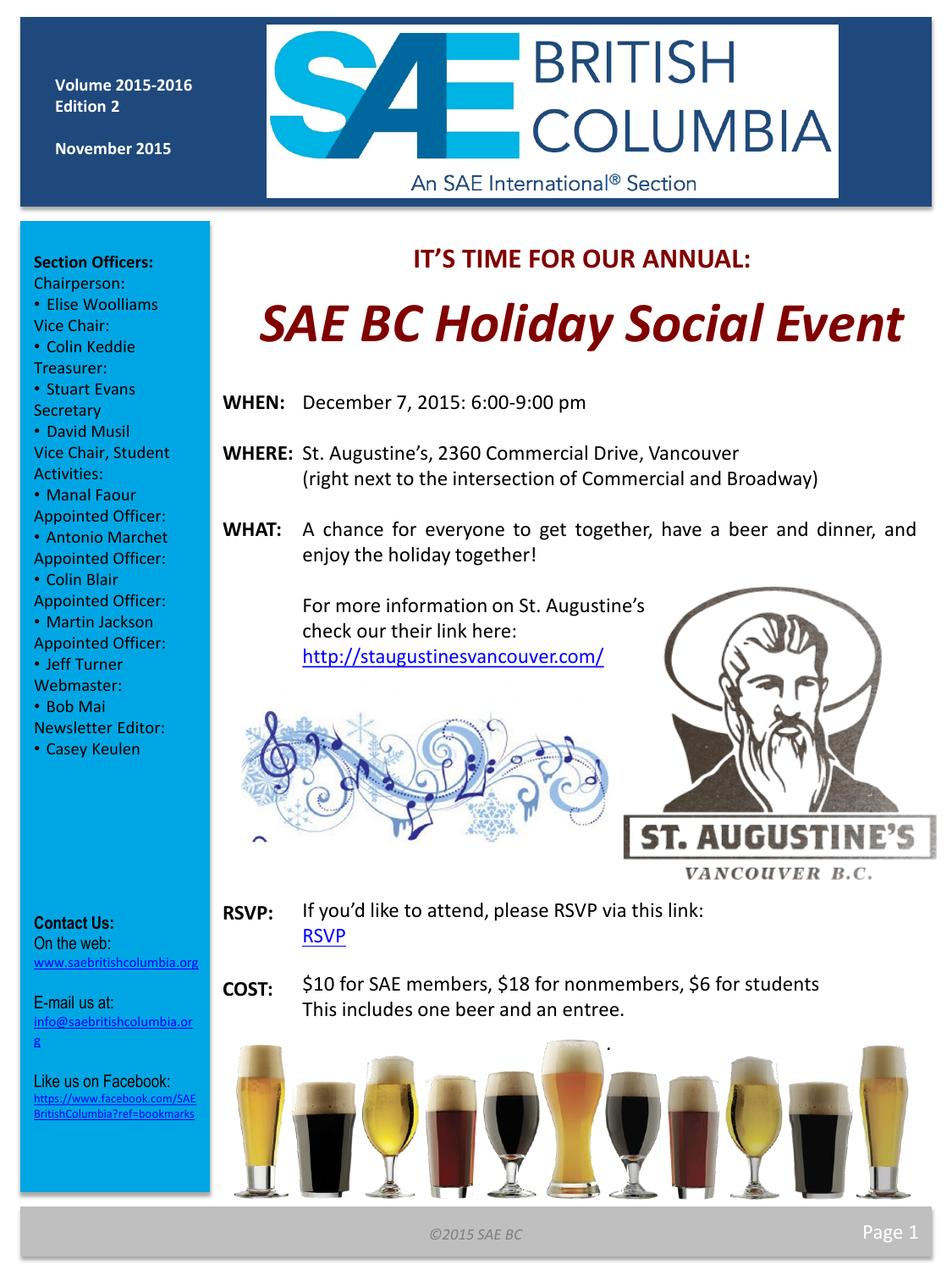## **SUMMARY OF LAST EVENT: Larry Rinek's Seminar: "***Defects in Aircraft Design and Materials"*



On November 2, 2015 Larry Rinek returned for a repeat of his seminar titled "Defects in Aircraft Design and Materials," but this time for a classroom of eager aerospace students at UBC. Some members from industry also attended, either eager to hear the talk again or simply because they missed the opportunity the first time. In total there were roughly 70 attendees.

Larry's enthusiasm for the topic showed through with a varied multi-media presentation including airplane models, videos, historical and technical photos, and of course his colourful commentary. Some questions were raised from the discussion on FMEA, FEA, and program management and even touched on unmanned aerial vehicles (UAVs) and the current debate on drones.

A big thank you to Prof. Douglas Romilly for volunteering to coordinate the many details of the event, which was a success for both students and industry members alike.



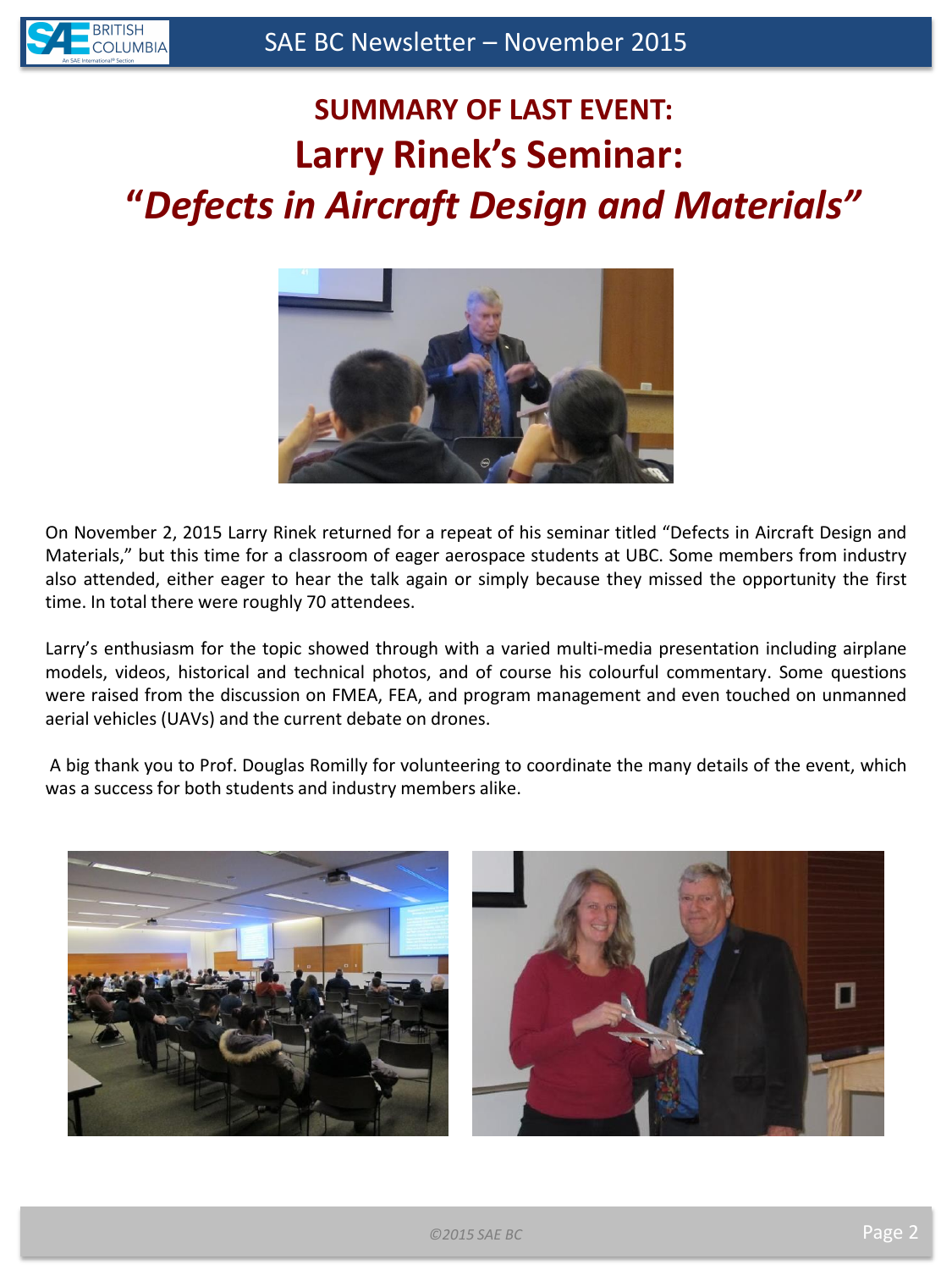

### **PHOTO CONTEST**

This season we're hosting a photo contest! Every month we'll announce a theme and encourage members to post photos that exemplify this theme on our Facebook page [\(SAE BC Facebook\)](https://www.facebook.com/SAEBritishColumbia?ref=bookmarks), Twitter, Instragram, or Google+ (tag them with *#SAEBC)*, or email them to: [info@saebritishcolumbia.org](mailto:info@saebritishcolumbia.org)

Each month a winner will be selected and announced in the newsletter. Each month's winner will receive a *\$10 gift card for Starbucks.*



### *Advanced materials in mobility* **This month's theme:**

### **WINNERS OF THE STUDENT TEAM AWARDS**

In September student teams were asked to enter to win funding from SAE BC by submitting a thorough application.

#### **The results are finally in:**

1 st Place: UBC Super Mileage - \$1000 2<sup>nd</sup> Place: BCIT Racing - \$600 3 rd Place: UBC AeroDesign - \$400

With honorable mention to UVic Formula and Formula UBC.



Chairperson, Elise Woolliams is shown with the students accepting their awards.

### **2015-16 SEASON'S TENTATIVE SCHEDULE**

Below is a list of the upcoming events for this season. *Please mark your calendars!* Events are held on Mondays unless stated otherwise. Please note that the Board Meetings are open to anyone. Please let one of the board members know if you are interested in attending and/or getting involved!

| 2015 December 7  | Winter Social/Networking Event                                                |
|------------------|-------------------------------------------------------------------------------|
| 2016 January 11  | <b>Board Meeting</b>                                                          |
| 2016 February 1  | Event – Tour of SeaStar Solutions, Richmond, B.C.                             |
| 2016 February 15 | <b>Board Meeting</b>                                                          |
| 2016 February 29 | Event - 'Jeff Dix: Working Towards 'Virtually Zero' Motor Vehicle Fatalities' |
| 2016 March 21    | <b>Board Meeting</b>                                                          |
| 2016 April 11    | Event                                                                         |
| 2016 April 25    | <b>Board Meeting</b>                                                          |
| 2016 May 14      | Event - 'LNG: State of Affairs'                                               |
| 2016 June 6      | Year-End Social Event                                                         |
|                  |                                                                               |